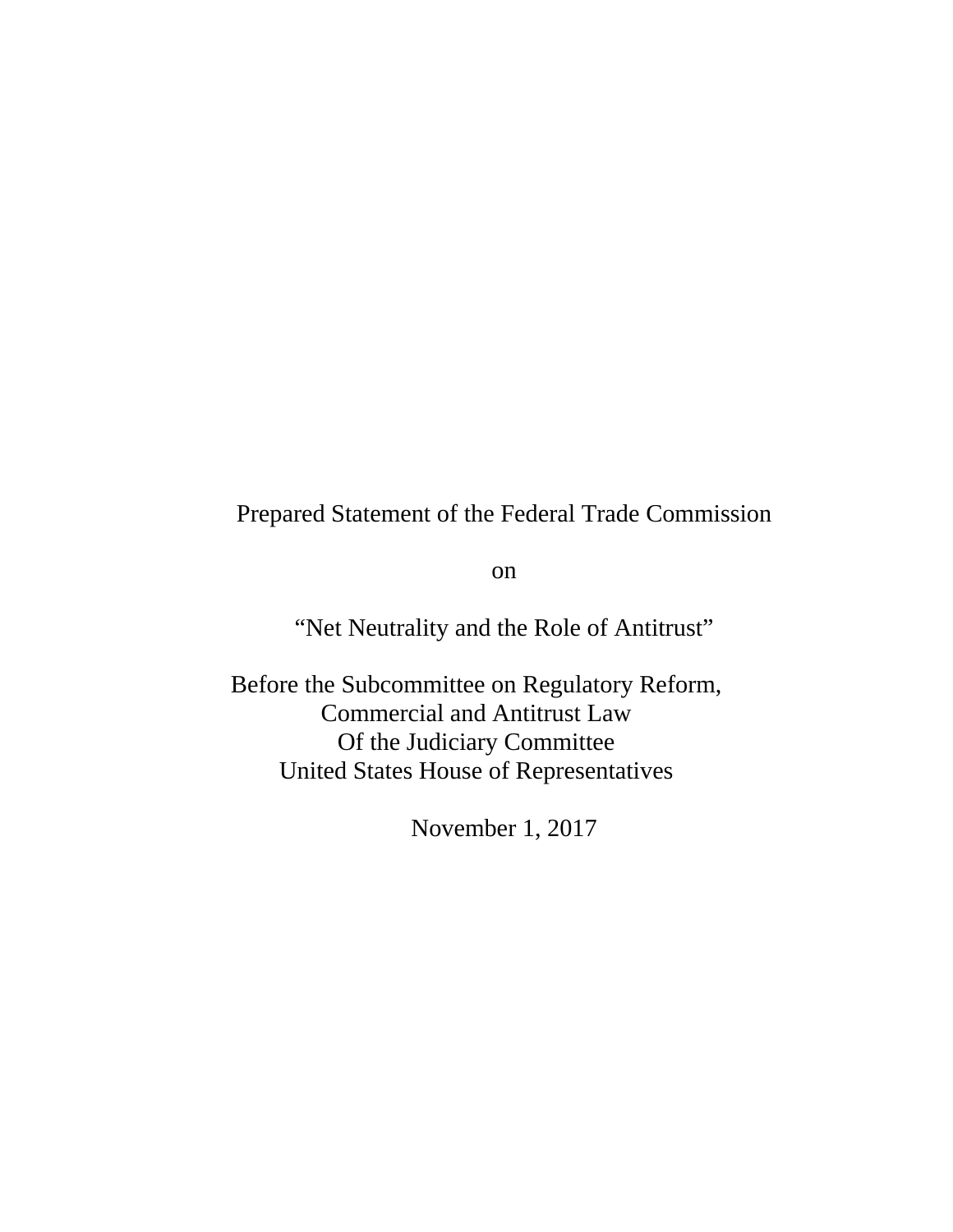Chairman Marino, Ranking Member Cicilline, and members of the Subcommittee, I am Maureen K. Ohlhausen, Acting Chairman of the Federal Trade Commission ("FTC" or "Commission"), and I appreciate this opportunity to appear before you today alongside my colleague Commissioner Terrell McSweeny to discuss network neutrality and the role of antitrust.<sup>[1](#page-1-0)</sup>

## **I. FTC Background**

The FTC is a highly productive, bipartisan independent agency with a broad mission. It is the only federal agency with jurisdiction to both protect consumers and maintain competition in most sectors of the economy. The agency enforces laws that prohibit business practices that are unfair or deceptive to consumers, or anticompetitive, and seeks to do so without impeding legitimate business activity.<sup>[2](#page-1-1)</sup> The FTC also educates consumers and businesses to encourage informed consumer choices, compliance with the law, and public understanding of the competitive process. Through its research, advocacy, education, and policy work, the FTC promotes consumer protection and competitive markets in the United States.

### **II. The Net Neutrality Debate**

 $\overline{a}$ 

For more than a decade, policymakers and other stakeholders have debated whether and how to address certain existing or potential practices of Internet Service Providers through "net neutrality" regulation. Net neutrality is a broad concept that relates to how ISPs might treat internet traffic that travels over their networks to and from their subscribers. Supporters of net neutrality regulation raise concerns about (1) blocking, degradation, and prioritization of content

<span id="page-1-0"></span> $1$  This written statement presents the views of the Federal Trade Commission. Acting Chairman Ohlhausen's and Commissioner McSweeny's individual oral testimony and responses to questions reflect their respective individual views. 2 The FTC has broad law enforcement responsibilities under the Federal Trade Commission Act, 15 U.S.C. § 41 *et* 

<span id="page-1-1"></span>*seq.*, and enforces a wide variety of other laws ranging from the Clayton Act to the Fair Credit Reporting Act. In total, the Commission has enforcement or administrative responsibilities under more than 70 laws. *See* [http://www.ftc.gov/ogc/stats.shtm.](http://www.ftc.gov/ogc/stats.shtm)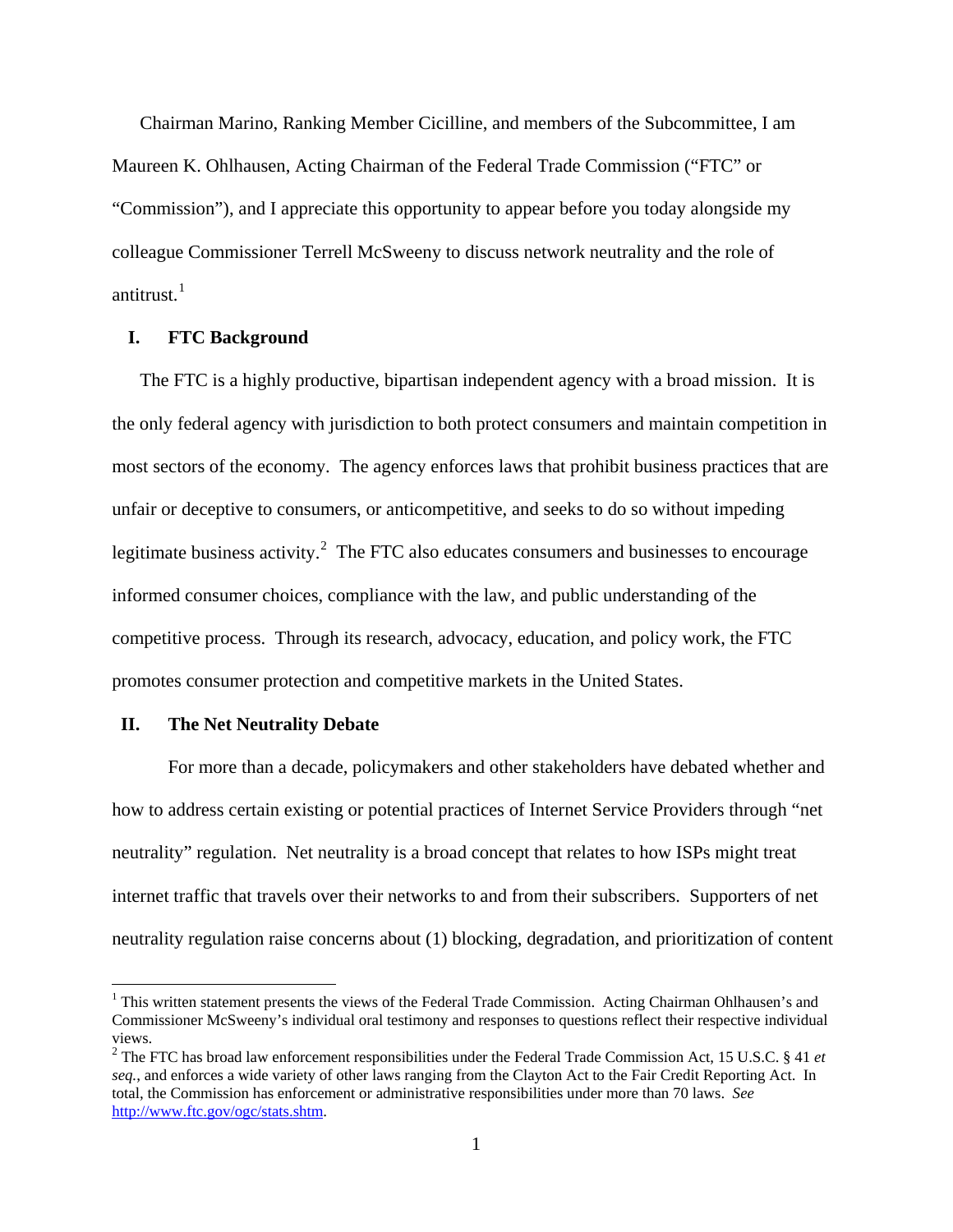and applications; (2) vertical integration by ISPs and other network operators into content and applications; (3) effects on innovation at the "edges" of the network (that is, by content and applications providers); (4) the amount of competition in "last-mile" broadband Internet access markets; (5) remaining legal and regulatory uncertainty in the area of Internet access; and (6) the diminution of political and other expression on the Internet.<sup>[3](#page-2-0)</sup> Many of these concerns raise competition and consumer protection issues.

Most of the debate is over what the Federal Communications Commission ("FCC") should do to address these concerns. The FCC has acted in a variety of ways over the years. It has issued principles, brought an enforcement action, and adopted two sets of rules, the first of which was largely invalidated in federal court.

The more recent set of rules was adopted in 2015 and was upheld by the D.C. Circuit. Those 2015 rules relied on the FCC reclassifying "broadband internet access service" from a Title I information service to a Title II common carrier service. Because the FTC does not have authority over common carrier activities, the 2015 FCC reclassification removed the provision of broadband internet access service from FTC jurisdiction.

### **III. FTC Participation in the Debate**

While the debate has centered on the FCC, the FTC has expertise in antitrust and consumer protection enforcement and policy. In 2007, the FTC authorized staff to issue a report examining broadband Internet connectivity in general and network neutrality in particular.<sup>[4](#page-2-1)</sup> That report laid out the historical and technical background of the Internet, discussed the legal and regulatory issues, and summarized arguments for and against net neutrality regulation. It also discussed discrimination, blocking, vertical integration, and data prioritization practices;

<span id="page-2-0"></span> $3$  Fed. Trade Comm'n, Broadband Connectivity Competition Policy 52 (2007), [http://www.ftc.gov/reports/broadband/v070000report.pdf.](http://www.ftc.gov/reports/broadband/v070000report.pdf) <sup>4</sup> *Id.*

<span id="page-2-1"></span>